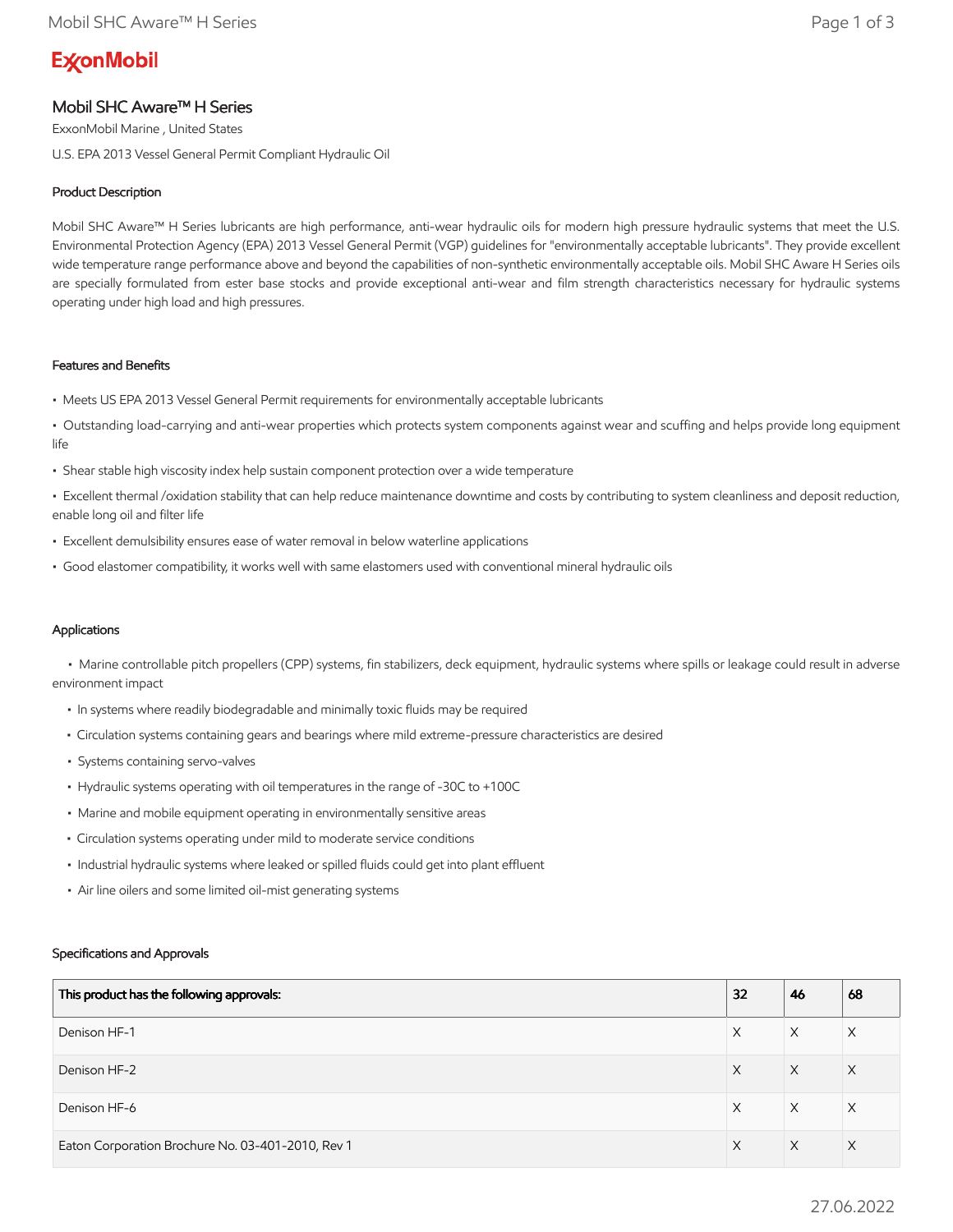| This product meets or exceeds the requirements of: | າາ<br>ж | -46 | 68 |
|----------------------------------------------------|---------|-----|----|
| US EPA VGP:2013                                    |         |     |    |

#### Properties and Specifications

| Property                                                   | 32            | 46            | 68            |
|------------------------------------------------------------|---------------|---------------|---------------|
| Grade                                                      | <b>ISO 32</b> | <b>ISO 46</b> | <b>ISO 68</b> |
| Acute Algae Toxicity, EC50/72h, mg/l, OECD 201             | >1000         | >1000         | >1000         |
| Acute Daphnia Toxicity, EC50/48h, mg/l, OECD 202           | >1000         | >1000         | >1000         |
| Acute Fish Toxicity, LC50/96h, mg/l, OECD 203              | >1000         | >1000         | >1000         |
| Bioaccumulation, Partition Coefficient, Log Pow, OECD 117  | $<$ 3         | $<$ 3         | $<$ 3         |
| Density @ 15 C, g/ml, ASTM D4052                           | 0.912         | 0.905         | 0.915         |
| FZG Scuffing, Fail Load Stage, A/8.3/90, ISO 14635-1       | 11            | 12            | $>12$         |
| Flash Point, Cleveland Open Cup, °C, ASTM D92              | 185           | 185           | 185           |
| Kinematic Viscosity @ 100 C, mm2/s, ASTM D445              | 6             | 8.2           | 10.37         |
| Kinematic Viscosity @ 40 C, mm2/s, ASTM D445               | 32            | 46            | 68            |
| Pour Point, °C, ASTM D97                                   | $-54$         | $-36$         | $-36$         |
| Rust Test, Sea Water, 24 h @ 60 C, ASTM D665-PROB          | <b>PASS</b>   | <b>PASS</b>   | <b>PASS</b>   |
| Shake-Flask Test, CO2 Evolution (Mod. Sturm), %, OECD 301B | $>60$         | $>60$         | $>60$         |
| Viscosity Index, ASTM D2270                                | 140           | 140           | 140           |

#### Health and Safety

Health and Safety recommendations for this product can be found on the Material Safety Data Sheet (MSDS) @ [http://www.msds.exxonmobil.com/psims](http://www.msds.exxonmobil.com/psims/psims.aspx) /psims.aspx

All trademarks used herein are trademarks or registered trademarks of Exxon Mobil Corporation or one of its subsidiaries unless indicated otherwise.

#### 11-2020 ExxonMobil Marine Limited

Ermyn Way Leatherhead, Surrey United Kingdom KT22 8UX

#### [http://www.exxonmobil.com](http://www.exxonmobil.com/)

Due to continual product research and development, the information contained herein is subject to change without notification. Typical Properties may vary slightly.